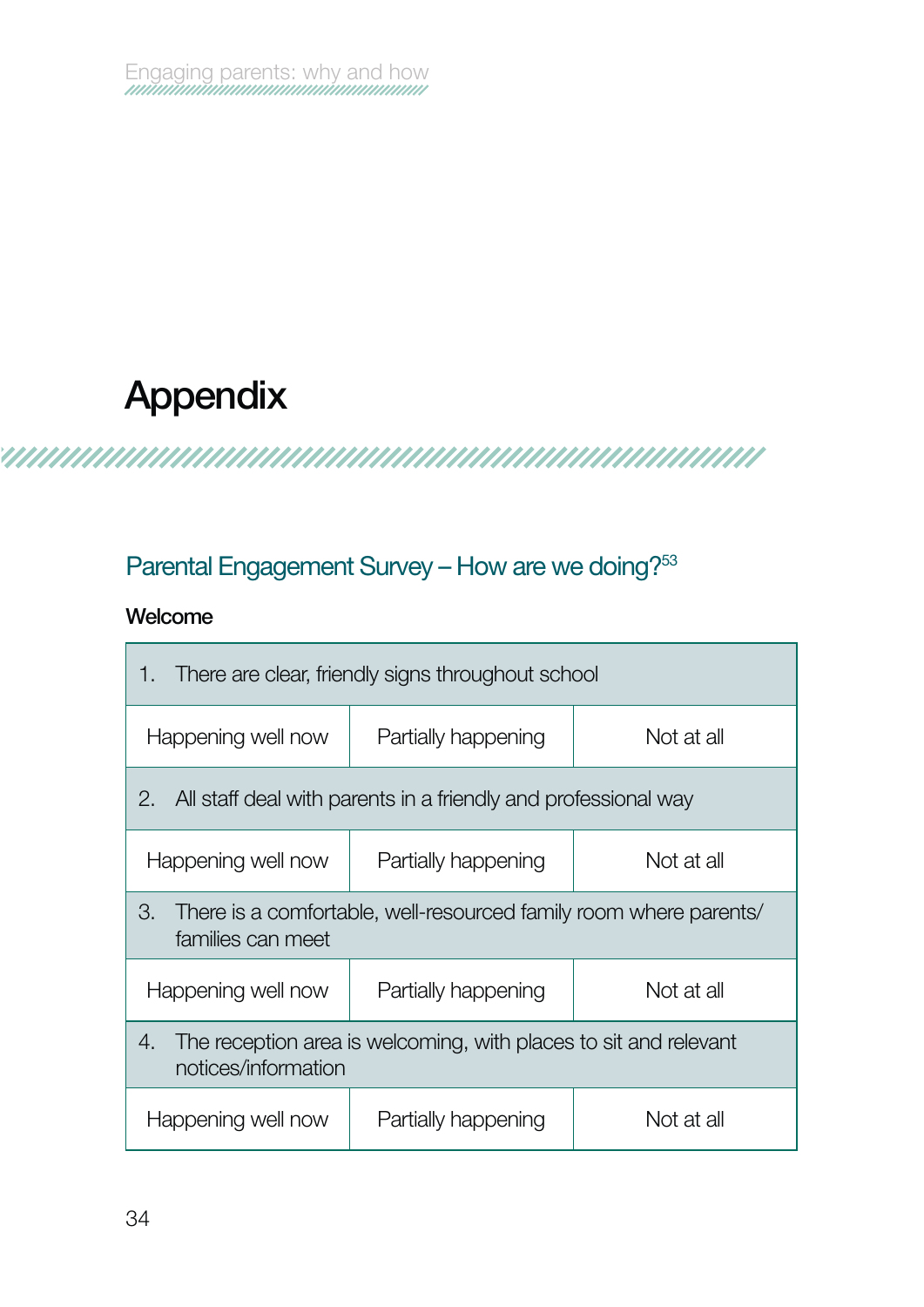| Students have an appropriate role in welcoming visitors<br>5. |                     |            |
|---------------------------------------------------------------|---------------------|------------|
| Happening well now                                            | Partially happening | Not at all |

### **Communication**

| School has special parent display area with notices changed on<br>6.<br>daily basis                                             |                     |            |  |
|---------------------------------------------------------------------------------------------------------------------------------|---------------------|------------|--|
| Happening well now                                                                                                              | Partially happening | Not at all |  |
| Half-termly newsletter outlines what children will be learning and<br>7.<br>how parents can help                                |                     |            |  |
| Happening well now                                                                                                              | Partially happening | Not at all |  |
| Parents asked whether they prefer email or phone; preferred<br>8.<br>method is routinely used                                   |                     |            |  |
| Happening well now                                                                                                              | Partially happening | Not at all |  |
| 9.<br>Parents are asked which language they prefer to receive<br>communications in and, where possible, translation is provided |                     |            |  |
| Happening well now                                                                                                              | Partially happening | Not at all |  |
| 10. School has map of local informal learning opportunities displayed<br>prominently in reception area and on website           |                     |            |  |
| Happening well now                                                                                                              | Partially happening | Not at all |  |
| 11. School invites all new parents to observe teaching at first hand                                                            |                     |            |  |
| Happening well now                                                                                                              | Partially happening | Not at all |  |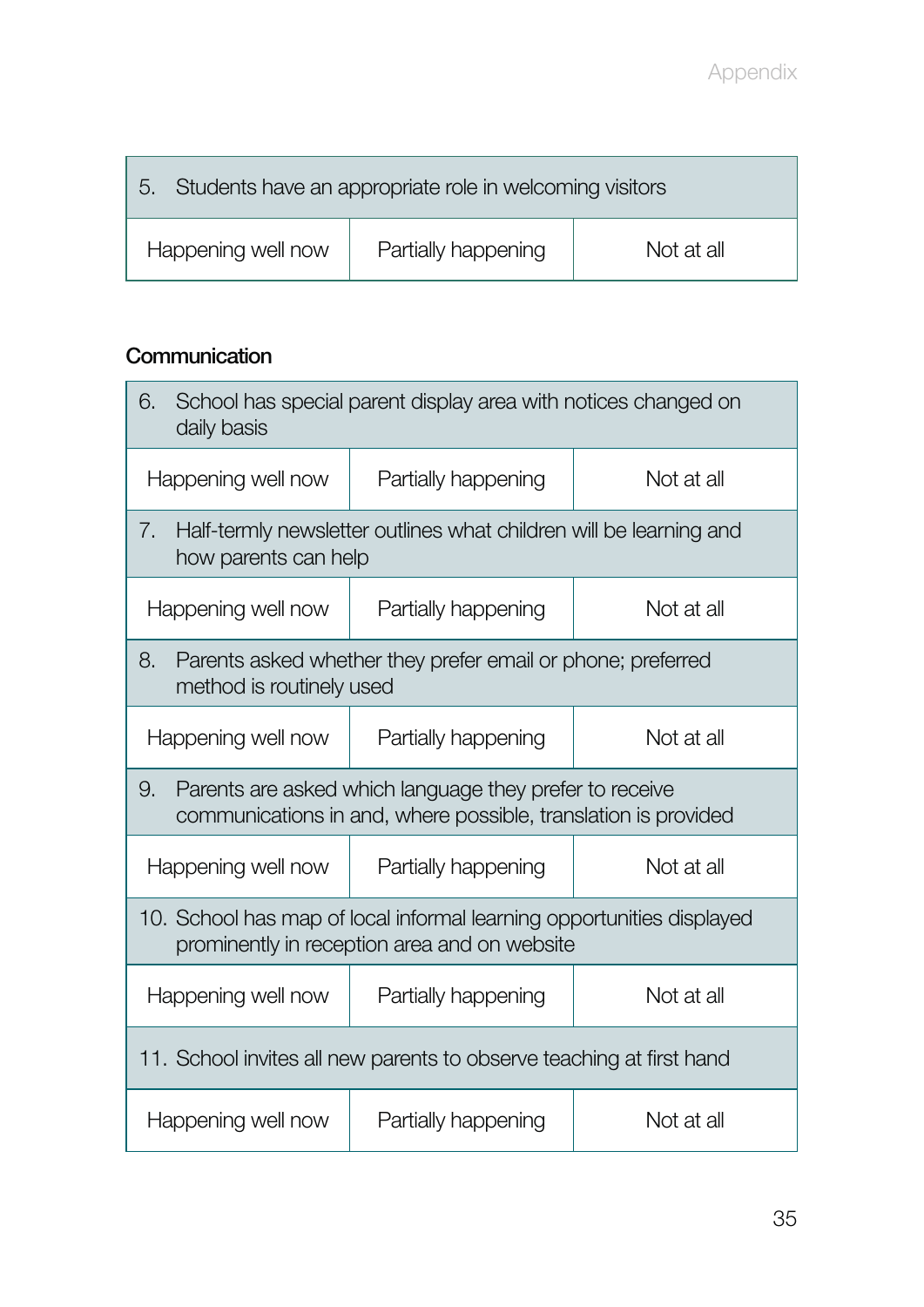| 12. School runs open agenda, drop-in parent sessions at least once a<br>month                                                    |                                                                        |            |  |
|----------------------------------------------------------------------------------------------------------------------------------|------------------------------------------------------------------------|------------|--|
| Happening well now                                                                                                               | Partially happening                                                    | Not at all |  |
| required                                                                                                                         | 13. It is easy for parents to see a member of staff within 24 hours if |            |  |
| Happening well now                                                                                                               | Partially happening                                                    | Not at all |  |
| 14. Parents willingly contact the school if they have a concern                                                                  |                                                                        |            |  |
| Happening well now                                                                                                               | Partially happening                                                    | Not at all |  |
| 15. School makes personal contact with parents about children's<br>progress at least once a month                                |                                                                        |            |  |
| Happening well now                                                                                                               | Partially happening                                                    | Not at all |  |
| 16. School website contains electronic copies of every significant piece<br>of communication                                     |                                                                        |            |  |
| Happening well now                                                                                                               | Partially happening                                                    | Not at all |  |
| 17. School voicemail is checked every hour, and appropriate action<br>taken                                                      |                                                                        |            |  |
| Happening well now                                                                                                               | Partially happening                                                    | Not at all |  |
| 18. Tone of all school communications is friendly, and style is jargon-free                                                      |                                                                        |            |  |
| Happening well now                                                                                                               | Partially happening                                                    | Not at all |  |
| 19. School invests as least as much effort in sending positive<br>communications home as it does on behavioural or other matters |                                                                        |            |  |
| Happening well now                                                                                                               | Partially happening                                                    | Not at all |  |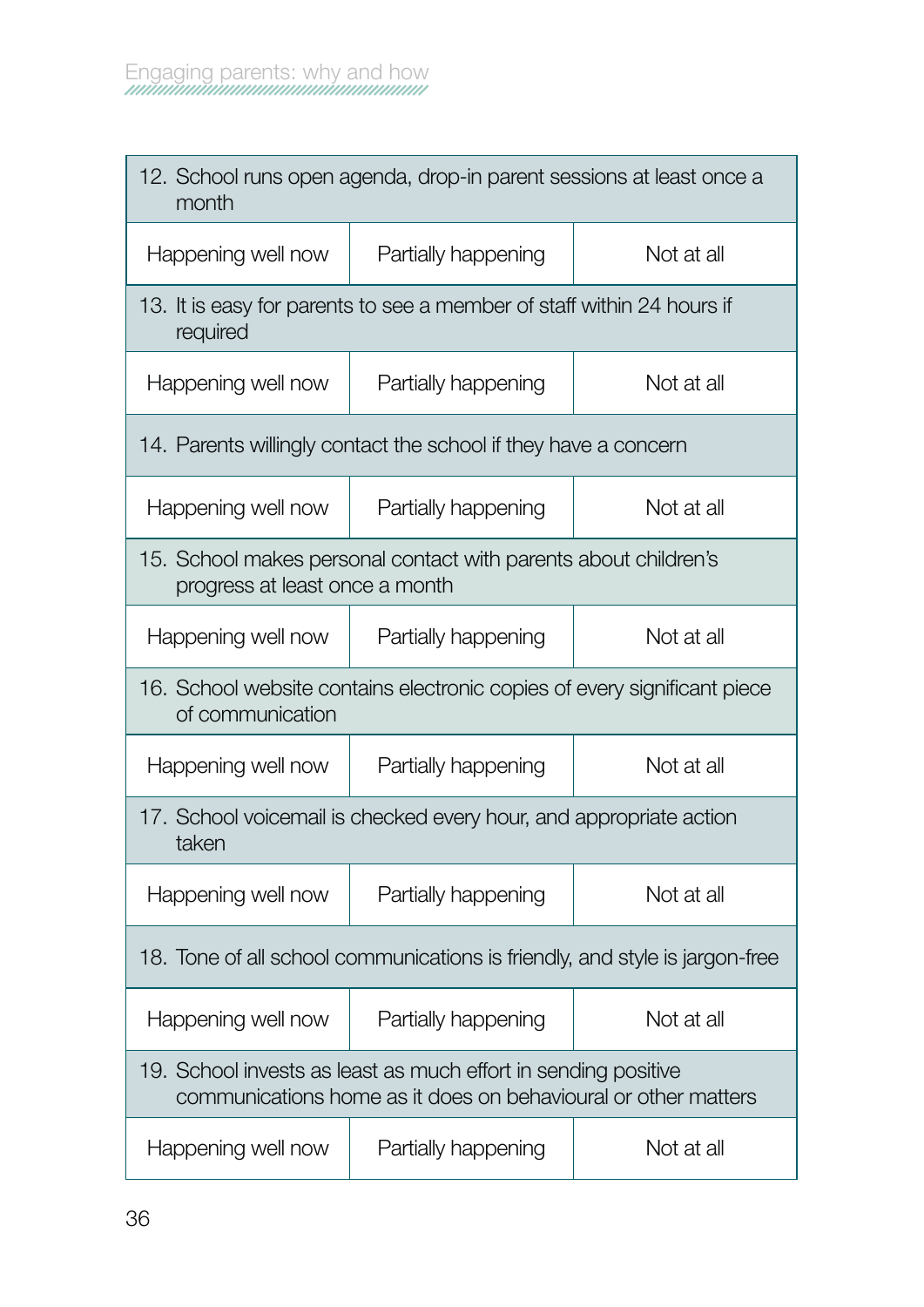## **Supporting parents**

| 20. School runs a range of workshops on how parents can support<br>home learning                                                                                             |                     |            |  |
|------------------------------------------------------------------------------------------------------------------------------------------------------------------------------|---------------------|------------|--|
| Happening well now                                                                                                                                                           | Partially happening | Not at all |  |
| 21. School runs workshops on core aspects of 'learning parenting' such<br>as setting high aspirations, giving praise, keeping boundaries, sleep,<br>healthy lifestyles, etc. |                     |            |  |
| Happening well now                                                                                                                                                           | Partially happening | Not at all |  |
| 22. School runs annual parental engagement day/week or equivalent<br>festival                                                                                                |                     |            |  |
| Happening well now                                                                                                                                                           | Partially happening | Not at all |  |
| 23. School offers home visits for parents who request them                                                                                                                   |                     |            |  |
| Happening well now                                                                                                                                                           | Partially happening | Not at all |  |

## **Leadership**

| 24. School understands the key aspects of what makes a successful<br>parental engagement strategy                             |                     |            |
|-------------------------------------------------------------------------------------------------------------------------------|---------------------|------------|
| Happening well now                                                                                                            | Partially happening | Not at all |
| 25. School has a clearly stated vision of its goals for parental<br>engagement and how it will know if it is being successful |                     |            |
| Happening well now                                                                                                            | Partially happening | Not at all |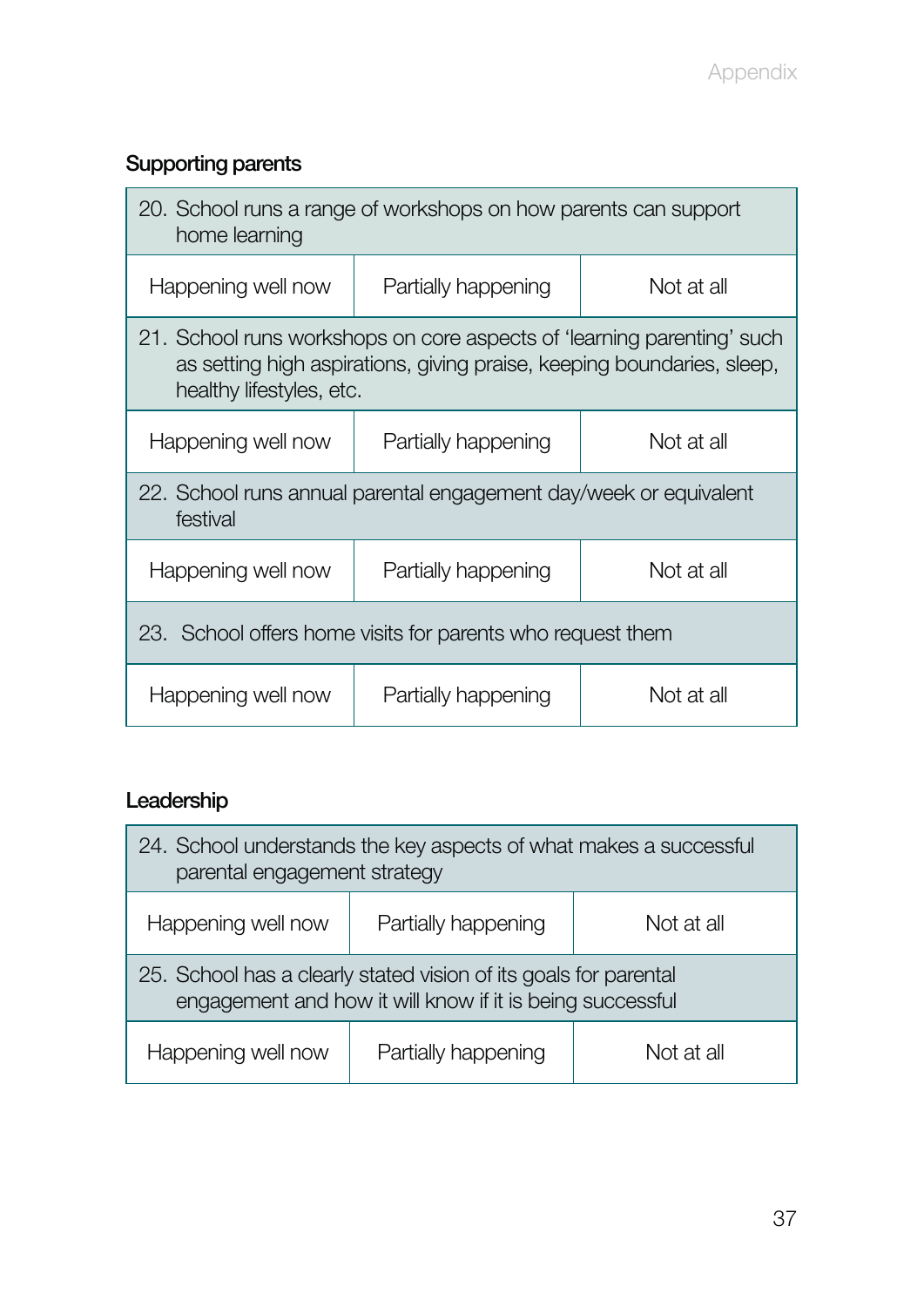| 26. School sees itself as a foundation for a lifetime of learning for its<br>students and seeks to develop a broad range of capabilities in all<br>learners |                     |            |  |
|-------------------------------------------------------------------------------------------------------------------------------------------------------------|---------------------|------------|--|
| Happening well now                                                                                                                                          | Partially happening | Not at all |  |
| 27. The main focus of the school's parental engagement is on learning<br>and achievement                                                                    |                     |            |  |
| Happening well now                                                                                                                                          | Partially happening | Not at all |  |
| 28. A member of the senior leadership team has responsibility for<br>parental engagement                                                                    |                     |            |  |
| Happening well now                                                                                                                                          | Partially happening | Not at all |  |
| 29. School also has member of staff responsible for day-to-day parental<br>engagement                                                                       |                     |            |  |
| Happening well now                                                                                                                                          | Partially happening | Not at all |  |
| 30. School has an action team driving the parental engagement agenda<br>forward                                                                             |                     |            |  |
| Happening well now                                                                                                                                          | Partially happening | Not at all |  |
| 31. School provides professional development for staff to improve<br>quality of parental engagement                                                         |                     |            |  |
| Happening well now                                                                                                                                          | Partially happening | Not at all |  |
| 32. School has clearly identified parent champions/representatives who<br>meet regularly with senior staff                                                  |                     |            |  |
| Happening well now                                                                                                                                          | Partially happening | Not at all |  |